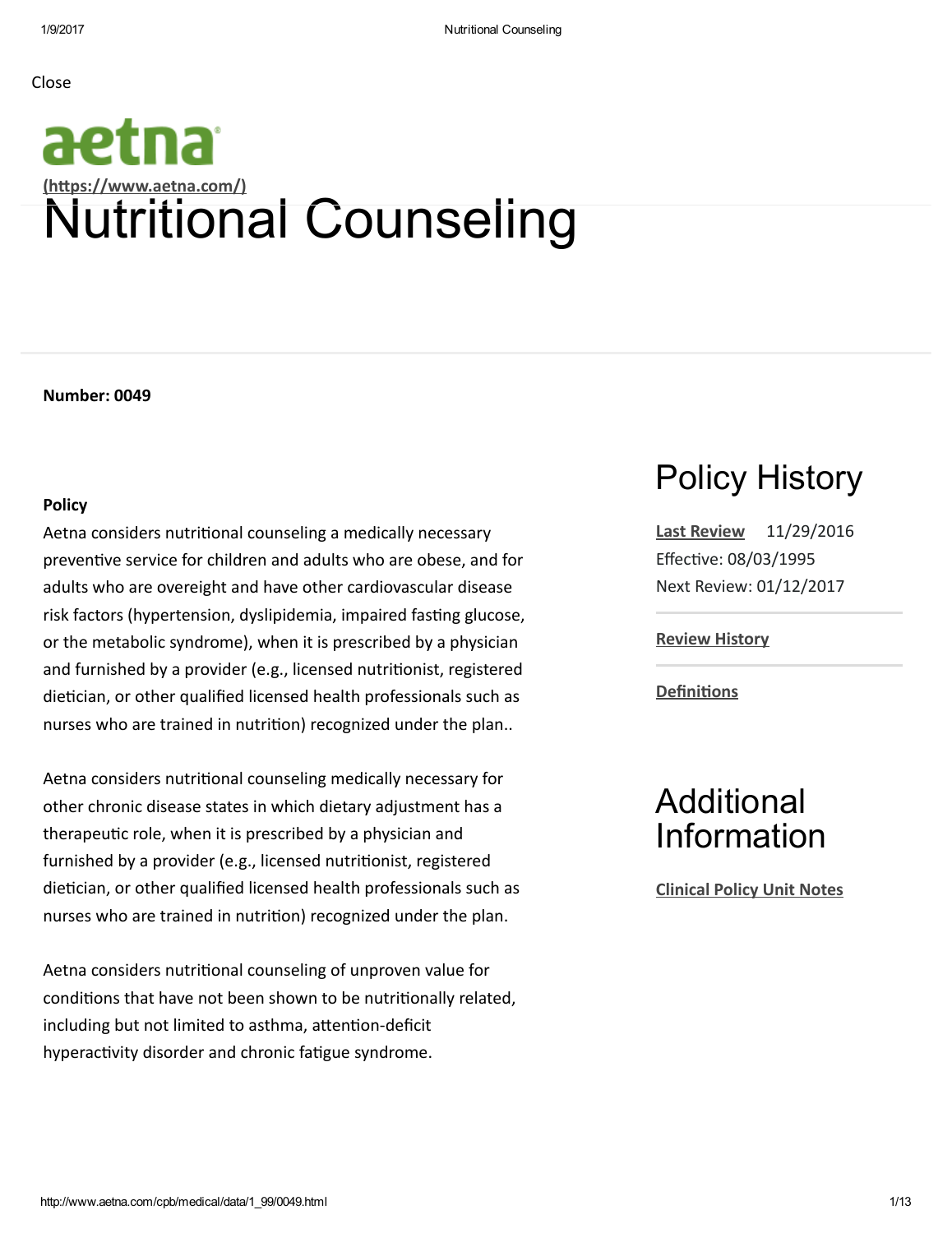Note: In all circumstances, the intent of this policy is to permit the nutritional counselor to function as a consultant to evaluate the member and coordinate ongoing care with the referring physician.

### Background

Medical nutrition therapy provided by a registered dietitian involves the assessment of the person's overall nutritional status followed by the assignment of individualized diet, counseling, and/or specialized nutrition therapies to treat a chronic illness or condition. Medical nutrition therapy has been integrated into the treatment guidelines for a number of chronic diseases, including (i) cardiovascular disease, (ii) diabetes mellitus, (iii) hypertension, (iv) kidney disease, (v) eating disorders, (vi) gastrointestinal disorders, (vii) seizures (i.e., ketogenic diet), and other conditions (e.g., chronic obstructive pulmonary disease) based on the efficacy of diet and lifestyle on the treatment of these diseased states. Registered dietitians, working in a coordinated, multi-disciplinary team effort with the primary care physician, take into account a person's food intake, physical activity, course of any medical therapy including medications and other treatments, individual preferences, and other factors.

The U.S. Preventive Services Task Force (USPSTF, 2012) recommends recommends screening all adults for obesity. The USPSTF recommends that clinicians should offer or refer patients with a body mass index (BMI) of 30 kg/m2 or higher to intensive, multicomponent behavioral interventions. The USPSTF (2010) recommends that clinicians screen children aged 6 years and older for obesity and offer them or refer them to comprehensive, intensive behavioral intervention to promote improvement in weight status.

The USPSTF (2014) recomends offering or referring adults who are overweight or obese and have additional cardiovascular disease (CVD) risk factors to intensive behavioral counseling interventions to promote a healthful diet and physical activity for CVD prevention. This recommendation applies to adults aged 18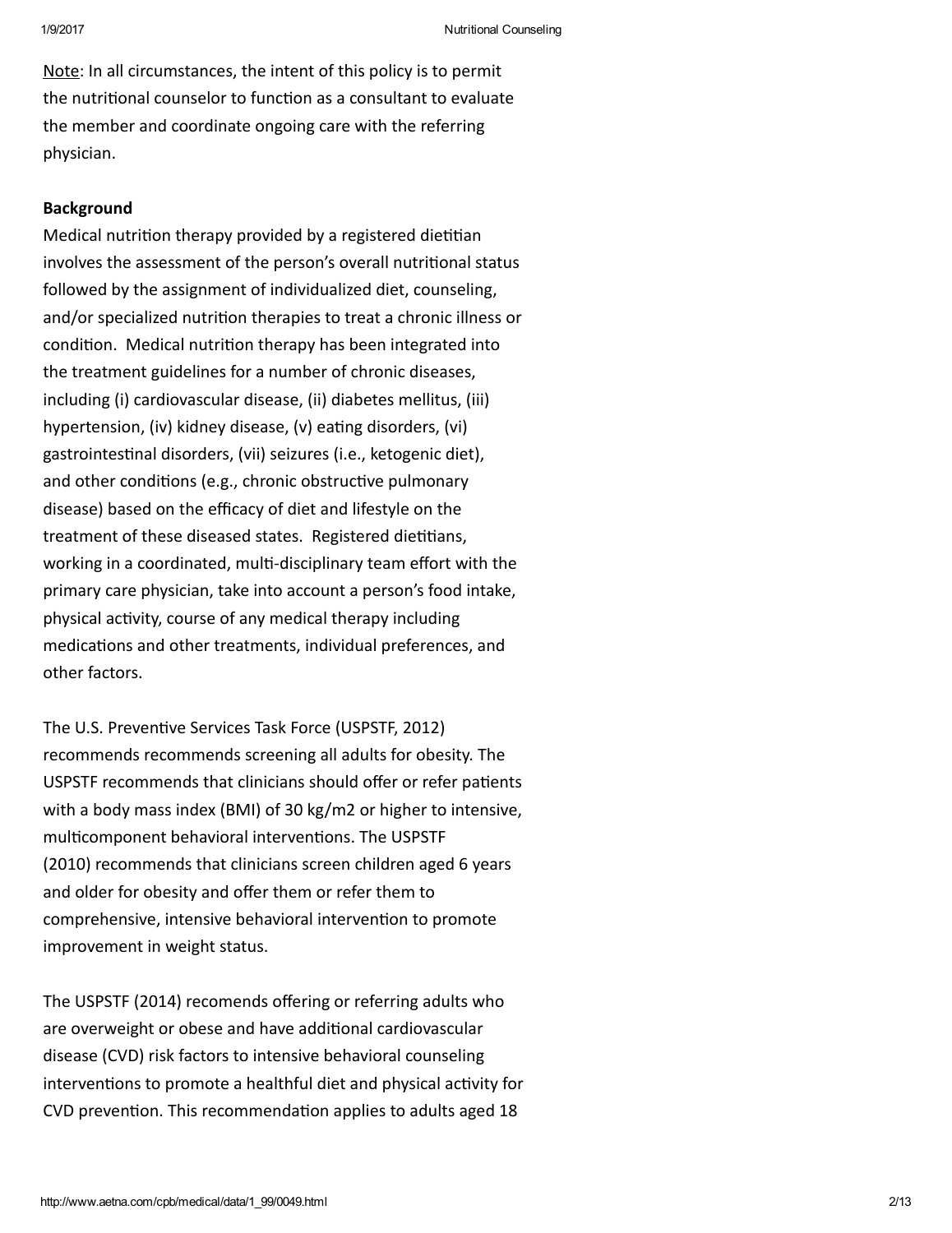years or older in primary care settings who are overweight or obese and have known CVD risk factors (hypertension, dyslipidemia, impaired fasting glucose, or the metabolic syndrome). In the studies reviewed by the USPSTF, the vast majority of participants had a BMI greater than 25 kg/m2.

De Luis et al (2009) assessed the utility of a hypo-caloric diet with Optisource versus nutritional counseling in obese patients with an indication of replacement surgery for degenerative osteoarthritis. A total of 36 patients were randomized into 2 groups: (i) diet I with lunch and dinner substituted by 2 Optisource  $[1,109.3$  kcal/day, 166.4 g of carbohydrates (60 %), 63 g of proteins (23 %), 21.3 g of lipids (17 %)] and (ii) diet II with nutritional counseling with a decrease of 500 cal/day from the previous dietary intake. Before and 3 months after treatment, a nutritional and biochemical study was performed. A total of 19 patients were randomized in group (i) and 17 patients in group (ii). All patients in group (i) and  $14$  patients in group (ii) finished the study. Weight loss was higher in group (i) than group (ii) (7.7 [4.7] versus 3.92 [3.32] kg;  $p = 0.05$ ], with a significant decrease of homeostasis model assessment (HOMA) and diastolic blood pressure in group (i). Decreases of body mass index (‐2.9 [1.8] versus ‐1.4 [0.9]; p = 0.05), fat mass (‐3.8 [3.4] versus ‐2.3 [1.7] kg; p = 0.005) and HOMA (‐2.0 [2.2] versus ‐0.4 [1.82]; p = 0.05) were higher in group (i) than group (ii). The authors concluded that obese patients with chronic osteoarthritis treated with a mixed diet supplemented with a commercial hypo‐caloric formula improved weight, fat mass and HOMA in a better way than patients treated with a dietary counseling alone.

There is a lack of reliable evidence for nutritional interventions as a treatment for asthma. Ahnert and colleagues (2010) employed relevant data bases to collect and evaluate guidelines, meta‐ analyses, and reviews as well as primary studies dealing with asthma therapy for children and adolescents. Treatment approaches whose effectiveness with regard to bronchial asthma was empirically verified (i.e., evidence-based) were identified (medical and diagnostic procedures as well as drug trials were excluded from the analysis). A total of 152 methodically sound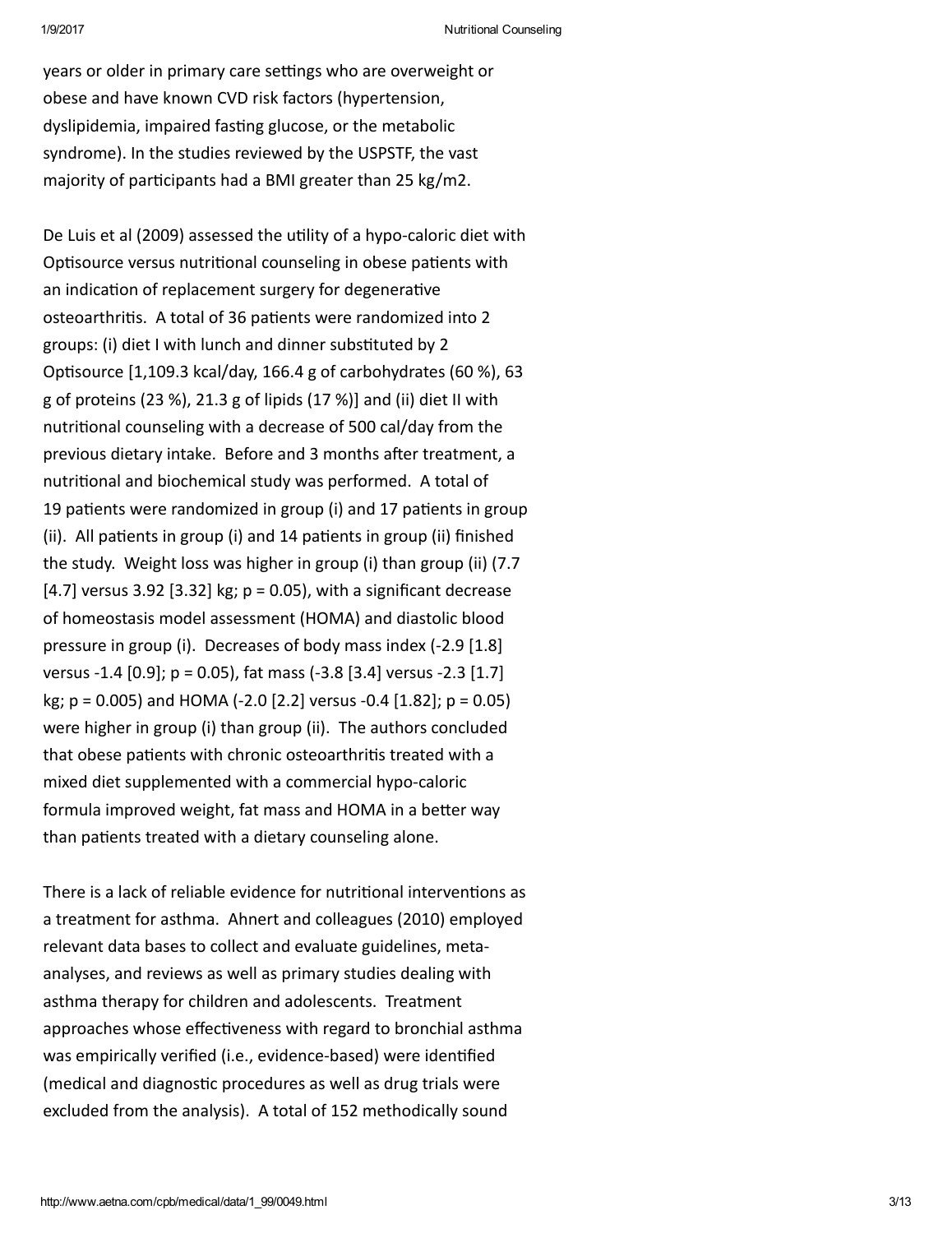studies referring to asthma treatment of children and adolescents were selected. Strong evidence was found for patient education, parent education, exercise therapy, inhalation, and tobacco withdrawal. Nutritional counseling and avoidance of allergens showed limited evidence. Breathing exercises, climate therapy, clinical social work (legal and social counseling services, vocational re-integration counseling, aftercare), integration counseling, psychotherapy, and relaxation techniques showed inconsistent evidence. No evidence was found for alternative medicine.

Su and colleagues (2015) stated that a growing number of studies and reviews have documented the impact of telemedicine on diabetes management. However, no meta‐analysis has assessed whether including nutritional counseling as part of a telemedicine program has a significant impact on diabetes outcomes or what kind of nutritional counseling is most effective. Original research articles examining the effect of telemedicine interventions on HbA1c levels in patients with Type 1 or Type 2 diabetes were included in this study. A literature search was performed and 92 studies were retained for analysis. These researchers examined stratified results by differentiating interventions using no nutritional counseling from those that used nutritional counseling. They further compared between nutritional counseling administered via short message systems (SMS) such as e-mail and text messages, and nutritional counseling administered via telephone or video‐conference. Telemedicine programs that include a nutritional component showed similar effect in diabetes management as those programs that do not. Furthermore, subgroup analysis revealed that nutritional intervention via SMS such as e-mail and text messages is at least as equally effective in reducing HbA1c when compared to personal nutritional counseling with a practitioner over videoconference or telephone. The authors concluded that the inclusion of nutritional counseling as part of a telemedicine program did not make a significant difference to diabetes outcomes. Incorporating nutritional counseling into telemedicine programs via SMS was at least as effective as counseling via telephone or video‐conference.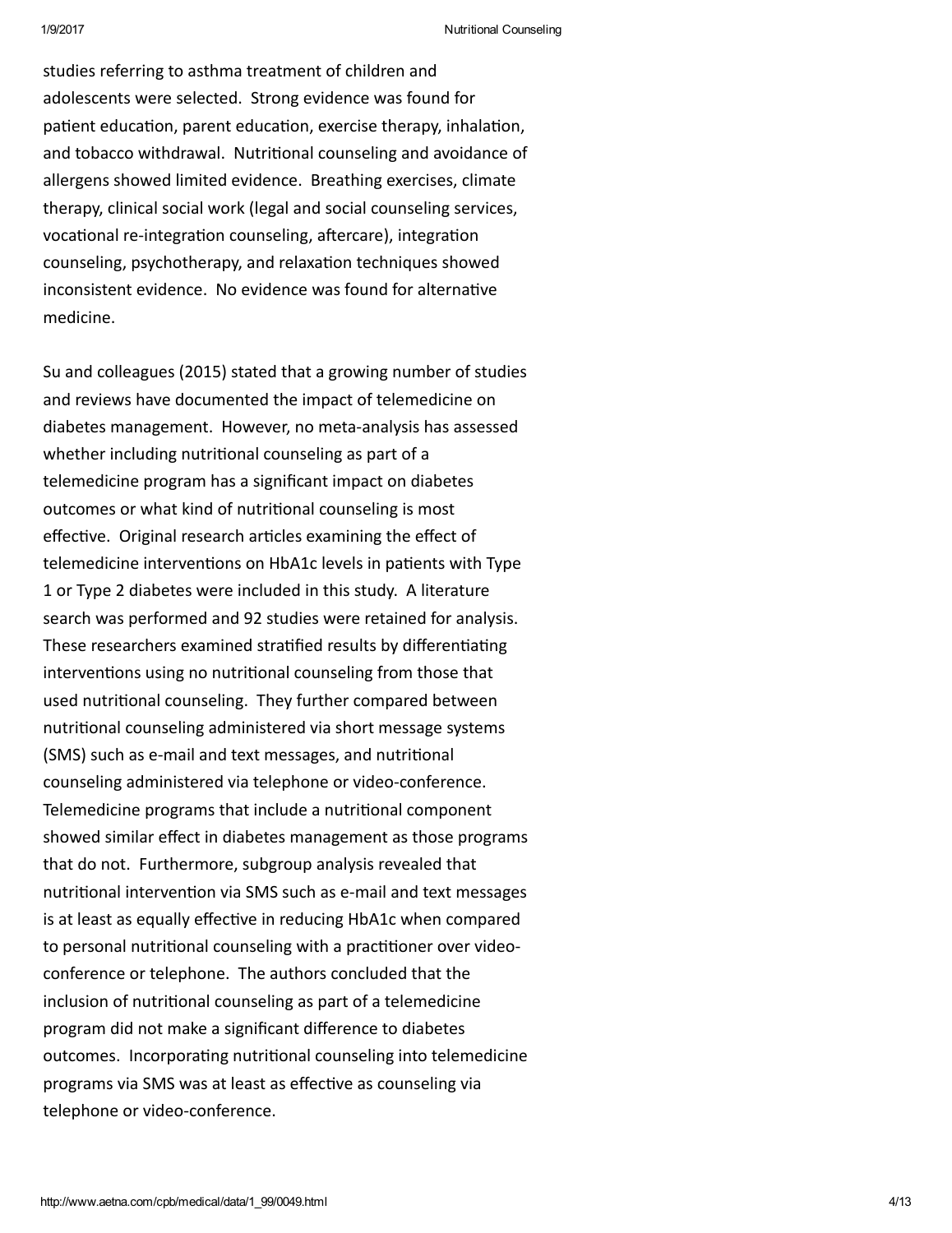| CPT Codes / HCPCS Codes / ICD-10 Codes                                                                                                       |                                                                                                                                                                                                                                                                                               |  |
|----------------------------------------------------------------------------------------------------------------------------------------------|-----------------------------------------------------------------------------------------------------------------------------------------------------------------------------------------------------------------------------------------------------------------------------------------------|--|
| Information in the [brackets] below has been added for<br>clarification purposes. Codes requiring a 7th character are<br>represented by "+": |                                                                                                                                                                                                                                                                                               |  |
| CPT codes covered if selection criteria are met:                                                                                             |                                                                                                                                                                                                                                                                                               |  |
| 90951                                                                                                                                        | End-stage renal disease (ESRD) related services<br>monthly, for patients younger than 2 years of age to<br>include monitoring for the adequacy of nutrition,<br>assessment of growth and development, and<br>counseling of parents; with 4 or more face-to-face<br>physician visits per month |  |
| 90952                                                                                                                                        | with 2-3 face-to-face physician visits per month                                                                                                                                                                                                                                              |  |
| 90953                                                                                                                                        | with 1 face-to-face physician visit per month                                                                                                                                                                                                                                                 |  |
| 90954                                                                                                                                        | End-stage renal disease (ESRD) related services<br>monthly, for patients 2-11 years of age to include<br>monitoring for the adequacy of nutrition, assessment<br>of growth and development, and counseling of<br>parents; with 4 or more face-to-face physician visits<br>per month           |  |
| 90955                                                                                                                                        | with 2-3 face-to-face physician visits per month                                                                                                                                                                                                                                              |  |
| 90956                                                                                                                                        | with 1 face-to-face physician visit per month                                                                                                                                                                                                                                                 |  |
| 90957                                                                                                                                        | End-stage renal disease (ESRD) related services<br>monthly, for patients 12-19 years of age to include<br>monitoring for the adequacy of nutrition, assessment<br>of growth and development, and counseling of<br>parents; with 4 or more face-to-face physician visits<br>per month          |  |
| 90958                                                                                                                                        | with 2-3 face-to-face physicial visits per month                                                                                                                                                                                                                                              |  |
| 90959                                                                                                                                        | with 1 face-to-face physician visit per month                                                                                                                                                                                                                                                 |  |
| 90963                                                                                                                                        | End-stage renal disease (ESRD) related services for<br>home dialysis per full month, for patients younger<br>than 2 years of age to include monitoring for the<br>adequacy of nutrition, assessment of growth and<br>development, and counseling of parents                                   |  |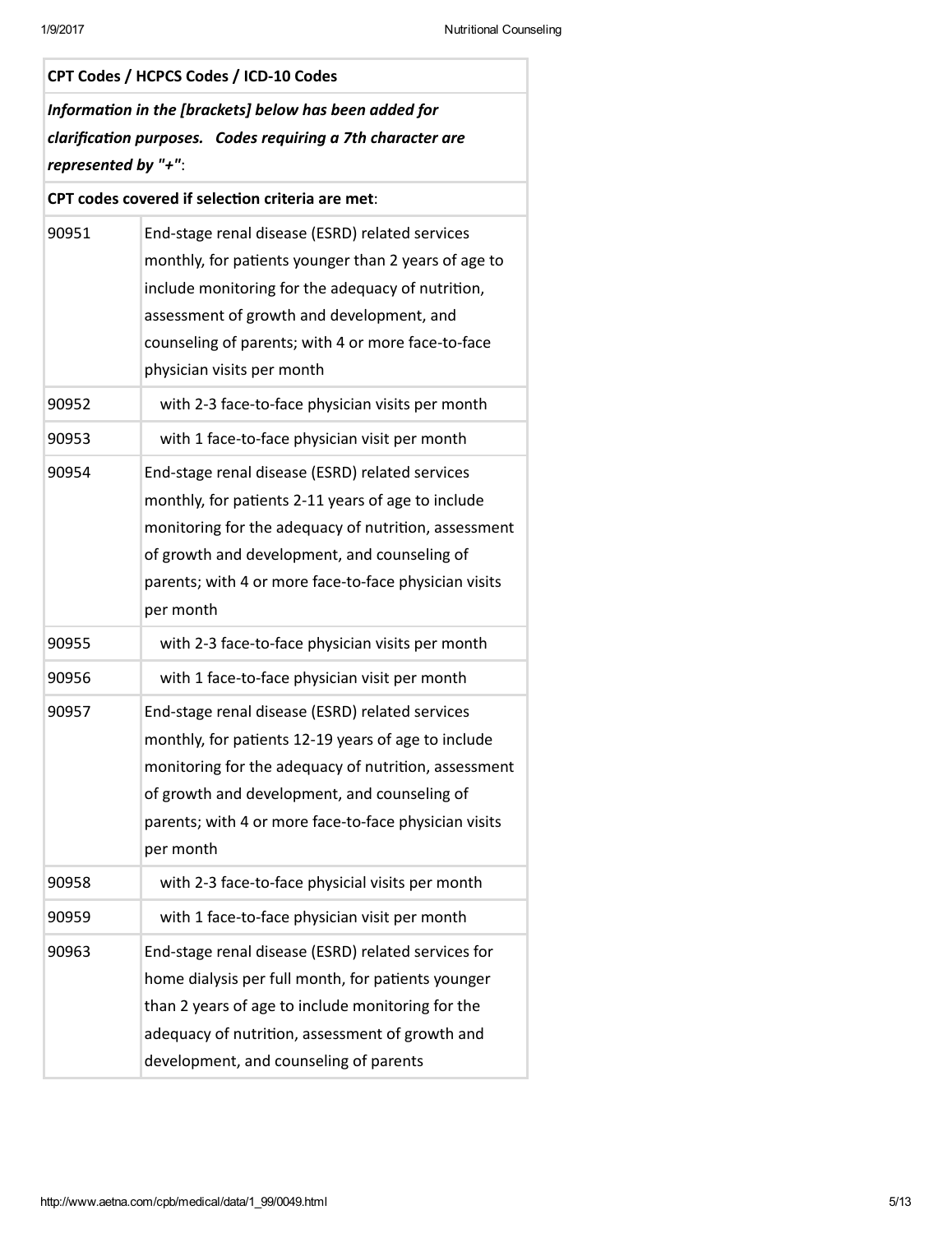| 90964                                                     | End-stage renal disease (ESRD) related services for<br>home dialysis per full month, for patients 2-11 years of<br>age to include monitoring for the adequacy of<br>nutrition, assessment of growth and development,<br>and counseling of parents                                                              |  |
|-----------------------------------------------------------|----------------------------------------------------------------------------------------------------------------------------------------------------------------------------------------------------------------------------------------------------------------------------------------------------------------|--|
| 90965                                                     | End-stage renal disease (ESRD) related services for<br>home dialysis per full month, for patients 12-19 years<br>of age to include monitoring for the adequacy of<br>nutrition, assessment of growth and development,<br>and counseling of parents                                                             |  |
| 97802                                                     | Medical nutrition therapy; initial assessment and<br>intervention, individual, face-to-face with the patient,<br>each 15 minutes                                                                                                                                                                               |  |
| 97803                                                     | re-assessment and intervention, individual, face-to-<br>face with the patient, each 15 minutes                                                                                                                                                                                                                 |  |
| 97804                                                     | group (2 or more individual(s)), each 30 minutes                                                                                                                                                                                                                                                               |  |
| Other CPT codes related to the CPB:                       |                                                                                                                                                                                                                                                                                                                |  |
| 99401 -<br>99412                                          | Preventive medicine counseling                                                                                                                                                                                                                                                                                 |  |
| <b>HCPCS codes covered if selection criteria are met:</b> |                                                                                                                                                                                                                                                                                                                |  |
| G0108                                                     | Diabetes outpatient self-management training<br>services, individual, per 30 minutes                                                                                                                                                                                                                           |  |
| G0109                                                     | Diabetes self-management training services, group<br>session (2 or more), per 30 minutes                                                                                                                                                                                                                       |  |
| G0270                                                     | Medical nutrition therapy; reassessment and<br>subsequent intervention(s) following second referral in<br>same year for change in diagnosis, medical condition<br>or treatment regimen (including additional hours<br>needed for renal disease), individual, face to face with<br>the patient, each 15 minutes |  |
| G0271                                                     | Medical nutrition therapy, reassessment and<br>subsequent intervention(s) following second referral in<br>the same year for change in diagnosis, medical<br>condition or treatment regimen (including additional<br>hours needed for renal disease), group (2 or more<br>individuals), each 30 minutes         |  |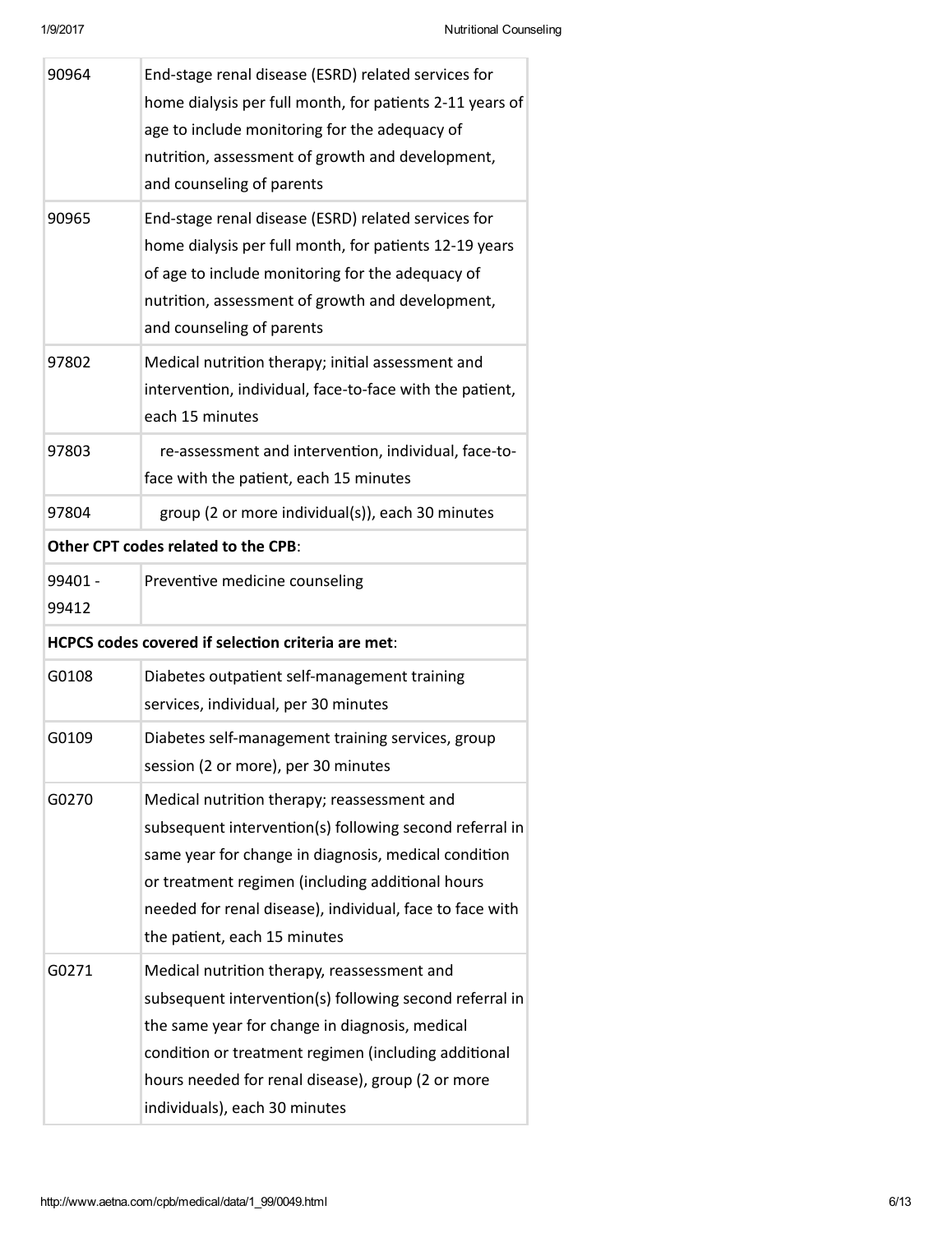Ŧ

F

÷.

| G0447                                   | Face-to-face behavioral counseling for obesity, 15<br>minutes                                                                                                                                                                  |
|-----------------------------------------|--------------------------------------------------------------------------------------------------------------------------------------------------------------------------------------------------------------------------------|
| G0473                                   | Face-to-face behavioral counseling for obesity, group<br>(2-10), 30 minutes                                                                                                                                                    |
| S9470                                   | Nutritional counseling, dietitian visit                                                                                                                                                                                        |
|                                         | Other HCPCS codes related to the CPB:                                                                                                                                                                                          |
| S9449                                   | Weight management classes, non-physician provider,<br>per session                                                                                                                                                              |
| S9452                                   | Nutrition classes, non-physician provider, per session                                                                                                                                                                         |
|                                         | ICD-10 codes covered if selection criteria are met:                                                                                                                                                                            |
| $E66.01 -$<br>E66.2, E66.8<br>$- E66.9$ | Obesity                                                                                                                                                                                                                        |
| E66.3                                   | Overweight [covered for adults who are overweight,<br>BMI greater than 25.0 kg. and have other<br>cardiovascular disease risk factors (hypertension,<br>dyslipidemia, impaired fasting glucose, or the<br>metabolic syndrome)] |
| F50.00 -<br>F50.9                       | Eating disorders                                                                                                                                                                                                               |
| Z68.25 -<br>Z68.29                      | Body mass index (BMI) adult, 25.0 - 29.9 kg. [covered<br>for adults who have other cardiovascular disease risk<br>factors (hypertension, dyslipidemia, impaired fasting<br>glucose, or the metabolic syndrome)]                |
| Z68.30 -<br>Z68.45                      | Body mass index (BMI) adult, 30.0 - 40+kg                                                                                                                                                                                      |
| Z68.53                                  | Body mass index (BMI) pediatric, 85th percentile to<br>less than 95th percentile for age                                                                                                                                       |
| Z68.54                                  | Body mass index (BMI) pediatric, greater than or equal<br>to 95th percentile for age                                                                                                                                           |
|                                         | ICD-10 codes not covered for indications listed in the CPB (not all-                                                                                                                                                           |
| inclusive):                             |                                                                                                                                                                                                                                |
|                                         | F90.0 - F90.9 Attention-deficit hyperactivity disorder                                                                                                                                                                         |
| J45.20 -<br>J45.909                     | Asthma                                                                                                                                                                                                                         |
|                                         |                                                                                                                                                                                                                                |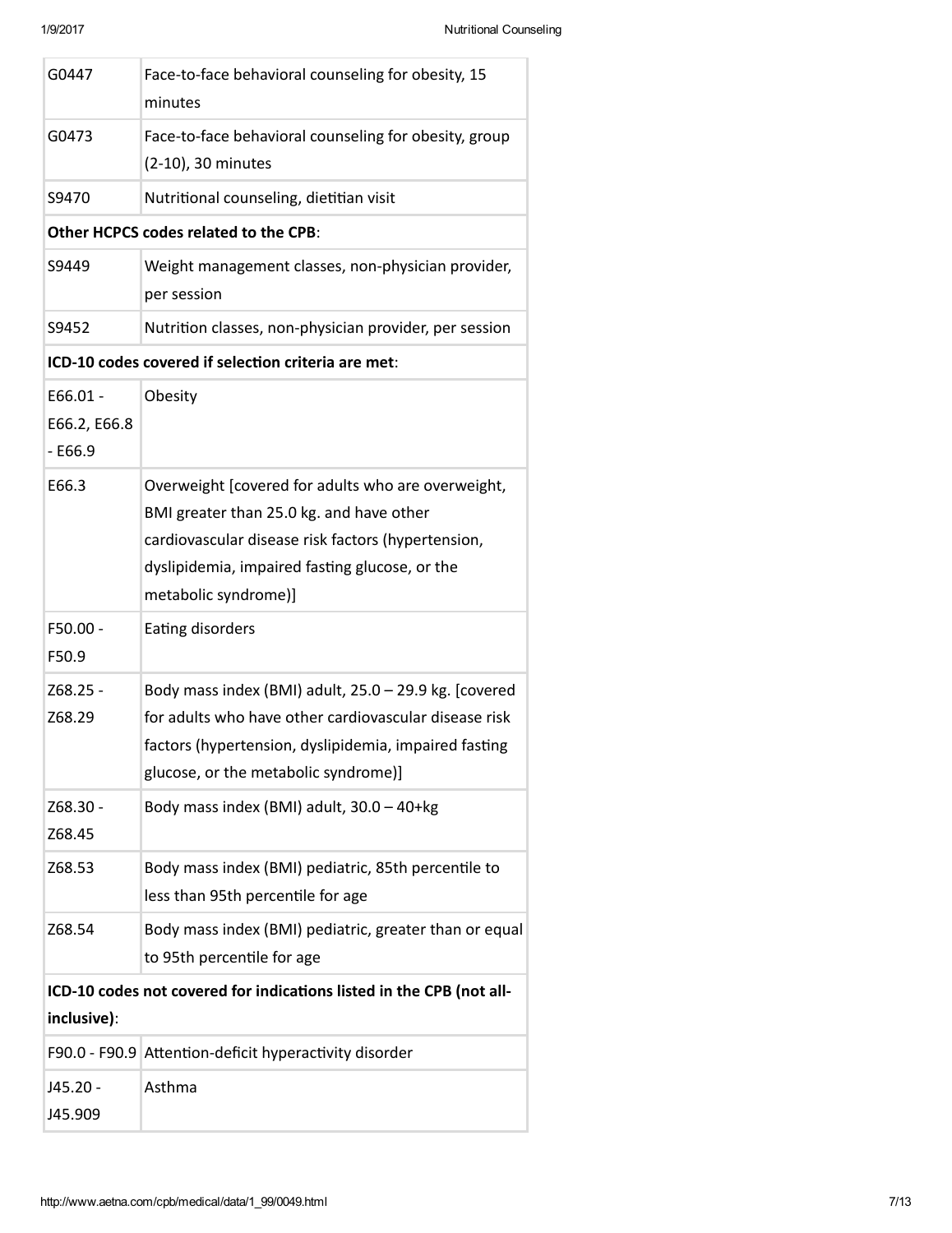| R53.82 | Chronic fatigue, unspecified (chronic fatigue syndrome |
|--------|--------------------------------------------------------|
|        | NOS)                                                   |

### The above policy is based on the following references:

- 1. American Dietetic Association. Position of the American Dietetic Association: Medical nutrition therapy and pharmacotherapy. J Am Diet Assoc. 1999;99:227‐230.
- 2. American Dietetic Association. Position of the American Dietetic Association: Cost-effectiveness of medical nutrition therapy. J Am Diet Assoc. 1995;95:88‐91.
- 3. National Institutes of Health (NIH), National Heart Lung and Blood Institute (NHLBI). Summary of the Second Report of the National Cholesterol Education Program (NCEP) Expert Panel on Detection, Evaluation, and Treatment of High Blood Cholesterol in Adults (Adult Treatment Panel II). JAMA. 1993;269:3015‐3023.
- 4. American Dietetic Association. Nutrition recommendations and principles for people with diabetes mellitus. J Am Diet Assoc. 1994;94:504‐506.
- 5. National Institutes of Health, National Heart Lung and Blood Institute. The Joint National Committee on Detection, Evaluation, and Treatment of High Blood Pressure. The Fifth Report of the National Committee on Detection, Evaluation, and Treatment of High Blood Pressure. Arch Intern Med. 1993;153:154‐183.
- 6. Becker AE, Grinspoon SK, Klibanski A, et al. Eating disorders. N Engl J Med. 1999;340(14):1092‐1098.
- 7. Gabbe SG. The gestational diabetes mellitus conferences. Three are history: Focus on the fourth. Diabetes Care. 1998;21(Suppl 2):B1‐B2.
- 8. Gerber J. Implementing quality assurance programs in multigroup practices for treating hypercholesterolemia in patients with coronary artery disease. Am J Cardiol. 1997;80(8B):57H‐61H.
- 9. Bakx JC, Stafleu A, van Staveren WA, et al. Long‐term effect of nutritional counseling: A study in family medicine. Am J Clin Nutr. 1997;65(6 Suppl):1946S‐1950S.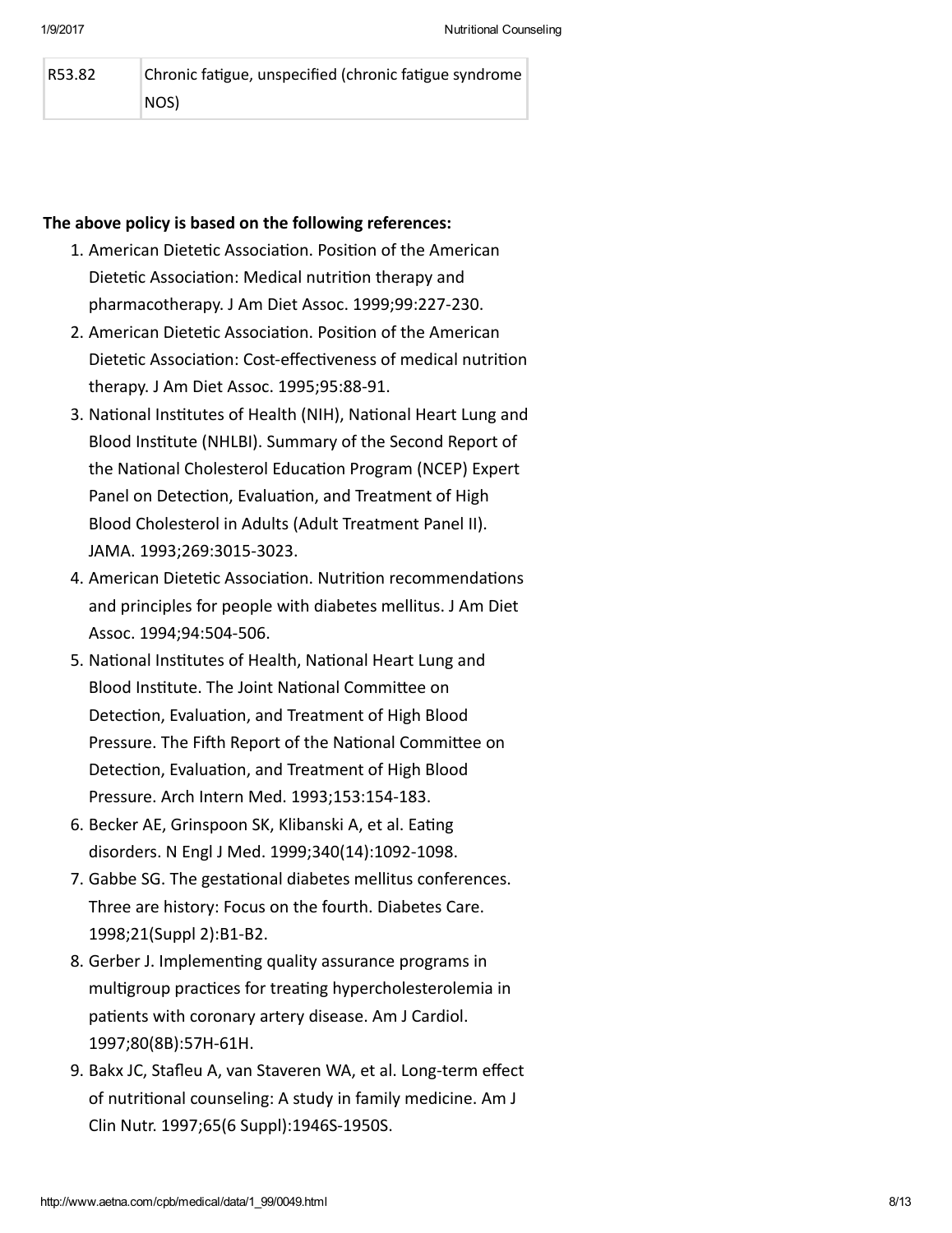- 10. van Weel C. Morbidity in family medicine: The potential for individual nutrional counseling, an analysis from the Nijmegen Continuous Morbidity Registration. Am J Clin Nutr. 1997;65(6 Suppl):1928S‐1932S.
- 11. Fitch J, Garcia RE, Moodie DS, et al. Influence of cholesterol screening and nutritional counseling in reducing cholesterol levels in children. The American Heart Association. Clin Pediatr (Phila). 1997;36(5):267-272.
- 12. Dodge RE. Nutritional counseling and the physician. Am J Prev Med. 1997;13(2):73.
- 13. Ford DE, Sciamanna C. Nutritional counseling in community office practices. Arch Intern Med. 1997;157(3):361-362.
- 14. Lave JR, Ives DG, Traven ND, et al. Evaluation of a health promotion demonstration program for the rural elderly. Health Serv Res. 1996;31(3):261‐281.
- 15. Kannel WB. Preventive efficacy of nutritional counseling. Arch Intern Med. 1996;156(11):1138‐1139.
- 16. Soltesz KS, Price JH, Johnson LW, et al. Family physicians' views of the preventive services task force recommendations regarding nutritional counseling. Arch Fam Med. 1995;4(7):589‐593.
- 17. Tchekmedyian NS. Clinical approaches to nutritional support in cancer. Curr Opin Oncol. 1993;5(4):633‐638.
- 18. Grey N, Maljanian R, Staff I, Cruzmarino de Aponte M. Improving care of diabetic patients through a collaborative care model. Conn Med. 2002;66(1):7‐11.
- 19. Cupisti A, Morelli E, D'Alessandro C, et al. Phosphate control in chronic uremia: Don't forget diet. J Nephrol. 2003;16(1):29‐33.
- 20. Laviano A, Meguid MM, Rossi‐Fanelli F. Cancer anorexia: Clinical implications, pathogenesis, and therapeutic strategies. Lancet Oncol. 2003;4(11):686‐694.
- 21. American Dietetic Association. Position of the American Dietetic Association: Integration of medical nutrition therapy and pharmacotherapy. J Am Diet Assoc. 2003;103(10):1363‐1370.
- 22. Anderson JV, Palombo RD, Earl R. Position of the American Dietetic Association: The role of nutrition in health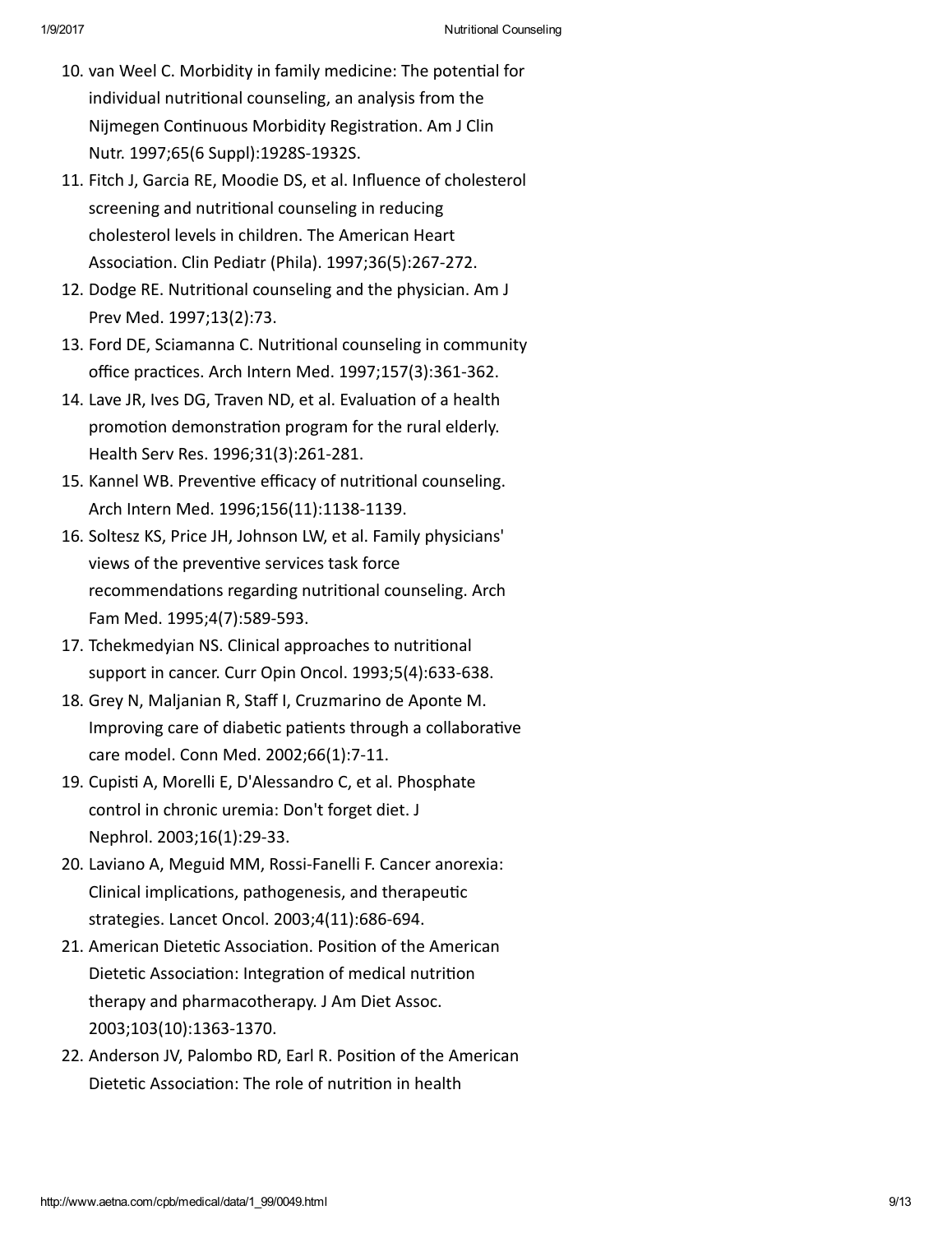promotion and disease prevention programs. J Am Diet Assoc. 1998;98(2):205‐208.

- 23. Pignone MP, Ammerman A, Fernandez L, et al. Counseling to promote a healthy diet in adults. A summary of the evidence for the U.S. Preventive Services Task Force. Am J Prev Med. 2003;24:75‐92.
- 24. U.S.. Preventive Services Task Force. Behavioral counseling in primary care to promote a healthy diet: Recommendations and rationale. Am J Prev Med. 2003;24(1):93‐100.
- 25. Burrowes JD. Incorporating ethnic and cultural food preferences in the renal diet. Adv Ren Replace Ther. 2004;11(1):97‐104.
- 26. Vazquez‐Mellado J, Alvarez Hernandez E, Burgos‐Vargas R. Primary prevention in rheumatology: The importance of hyperuricemia. Best Pract Res Clin Rheumatol. 2004;18(2):111‐124.
- 27. Petersen JL, McGuire DK. Impaired glucose tolerance and impaired fasting glucose--a review of diagnosis, clinical implications and management. Diab Vasc Dis Res. 2005;2(1):9‐15.
- 28. Jermendy G. Can type 2 diabetes mellitus be considered preventable? Diabetes Res Clin Pract. 2005;68 Suppl1:S73‐ S81.
- 29. Norris SL, Zhang X, Avenell A, et al. Long‐term non‐ pharmacological weight loss interventions for adults with prediabetes. Cochrane Database Syst Rev. 2005; (2):CD005270.
- 30. Olendzki B, Speed C, Domino FJ. Nutritional assessment and counseling for prevention and treatment of cardiovascular disease. Am Fam Physician. 2006;73(2):257‐ 264.
- 31. American Dietetic Association. Position of the American Dietetic Association: Nutrition intervention in the treatment of anorexia nervosa, bulimia nervosa, and other eating disorders. J Am Diet Assoc. 2006;106(12):2073-2082.
- 32. Mahlungulu S, Grobler LA, Visser ME, Volmink J. Nutritional interventions for reducing morbidity and mortality in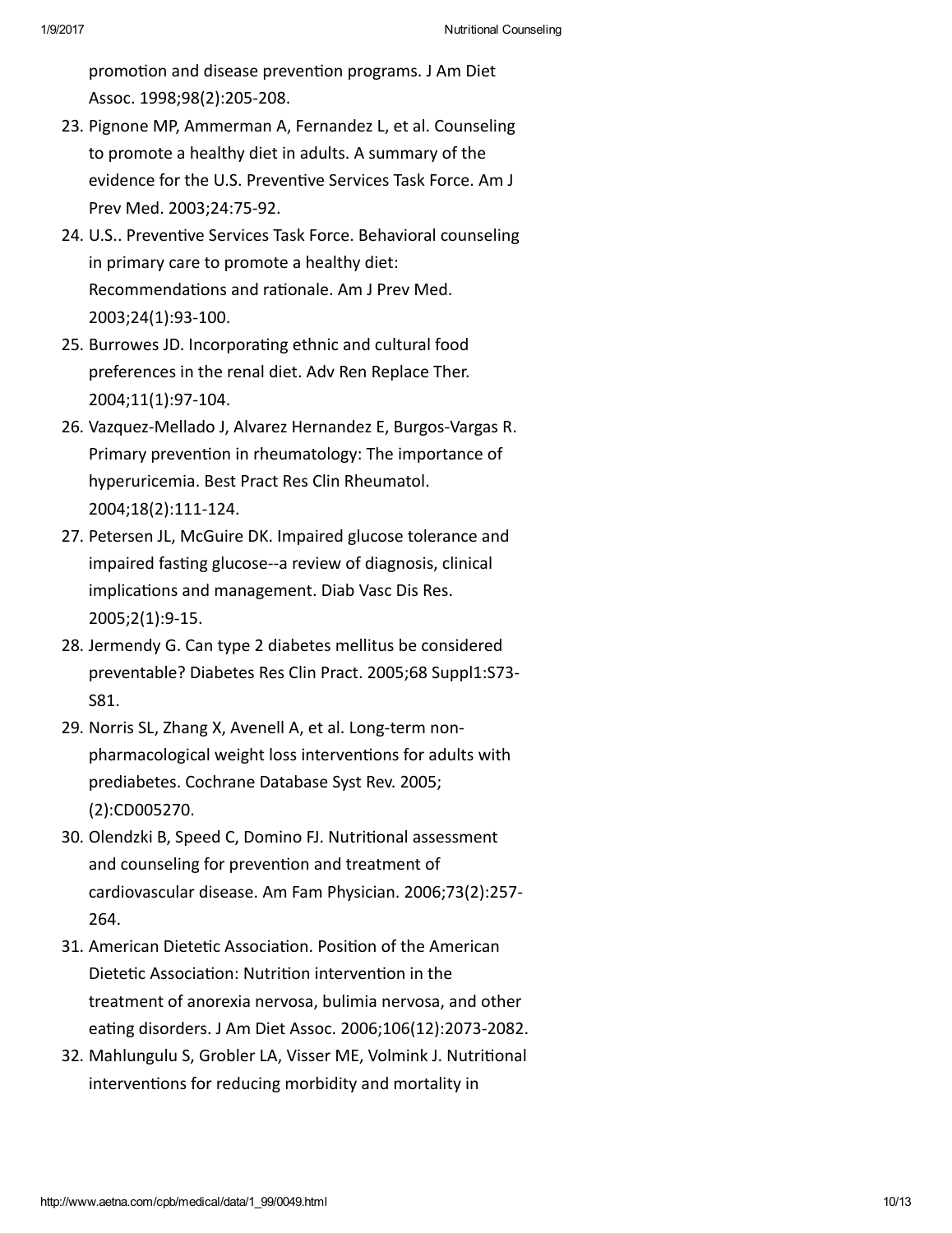people with HIV. Cochrane Database Syst Rev. 2007; (3):CD004536.

- 33. Isenring EA, Bauer JD, Capra S. Nutrition support using the American Dietetic Association medical nutrition therapy protocol for radiation oncology patients improves dietary intake compared with standard practice. J Am Diet Assoc. 2007;107(3):404‐412.
- 34. Dy SM, Lorenz KA, Naeim A, et al. Evidence‐based recommendations for cancer fatigue, anorexia, depression, and dyspnea. J Clin Oncol. 2008;26(23):3886‐3895.
- 35. Kuzma AM, Meli Y, Meldrum C, et al. Multidisciplinary care of the patient with chronic obstructive pulmonary disease. Proc Am Thorac Soc. 2008;5(4):567‐571.
- 36. Baldwin C, Weekes CE. Dietary advice for illness-related malnutrition in adults. Cochrane Database Syst Rev. 2008; (1):CD002008.
- 37. De Luis DA, Izaola O, García Alonso M, et al. Randomized clinical trial between nutrional counselling and commercial hypocaloric diet in weight loss in obese patients with chronic arthropathy. Med Clin (Barc). 2009;132(19):735‐739.
- 38. Weekes CE, Emery PW, Elia M. Dietary counselling and food fortification in stable COPD: A randomised trial. Thorax. 2009;64(4):326‐331.
- 39. Herpertz‐Dahlmann B, Salbach‐Andrae H. Overview of treatment modalities in adolescent anorexia nervosa. Child Adolesc Psychiatr Clin N Am. 2009;18(1):131‐145.
- 40. Molenaar EA, van Ameijden EJ, Vergouwe Y, et al. Effect of nutritional counselling and nutritional plus exercise counselling in overweight adults: A randomized trial in multidisciplinary primary care practice. Fam Pract. 2010;27(2):143‐150.
- 41. Ahnert J, Löffler S, Müller J, Vogel H. Systematic literature review on interventions in rehabilitation for children and adolescents with asthma bronchiale. Rehabilitation (Stuᙀg). 2010;49(3):147‐159.
- 42. Rueda JR, Solà I, Pascual A, Non-invasive interventions for improving well-being and quality of life in patients with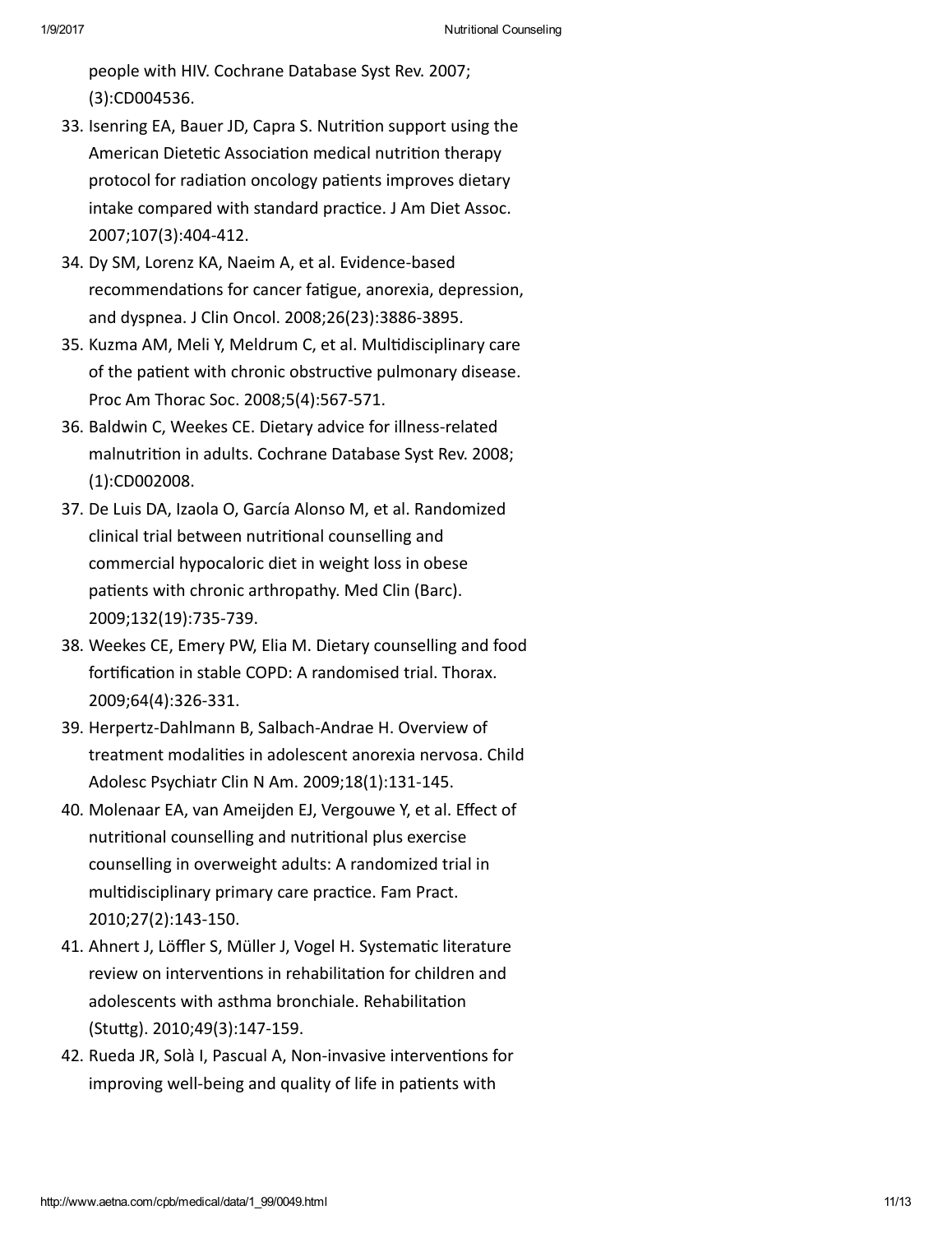lung cancer. Cochrane Database Syst Rev. 2011;9:CD004282.

- 43. Rock CL, Doyle C, Demark-Wahnefried W, et al. Nutrition and physical activity guidelines for cancer survivors. CA Cancer J Clin 2012;62(4):242‐274.
- 44. Louzada ML, Campagnolo PD, Rauber F, Vitolo MR. Long‐ term effectiveness of maternal dietary counseling in a lowincome population: A randomized field trial. Pediatrics. 2012;129(6):e1477‐e1484.
- 45. Langius JA, Zandbergen MC, Eerenstein SE, et al. Effect of nutritional interventions on nutritional status, quality of life and mortality in patients with head and neck cancer receiving (chemo)radiotherapy: A systematic review. Clin Nutr. 2013;32(5):671‐678.
- 46. Su D, McBride C, Zhou J, Kelley MS. Does nutritional counseling in telemedicine improve treatment outcomes for diabetes? A systematic review and meta-analysis of results from 92 studies. J Telemed Telecare. 2015 Oct 6 [Epub ahead of print].1
- 47. LeFevre ML; U.S. Preventive Services Task Force. Behavioral counseling to promote a healthful diet and physical activity for cardiovascular disease prevention in adults with cardiovascular risk factors: U.S. Preventive Services Task Force Recommendation Statement. Ann Intern Med. 2014;161(8):587‐593.
- 48. Moyer VA; U.S. Preventive Services Task Force. Screening for and management of obesity in adults: U.S. Preventive Services Task Force recommendation statement. Ann Intern Med. 2012;157(5):373‐378.
- 49. US Preventive Services Task Force, Barton M. Screening for obesity in children and adolescents: US Preventive Services Task Force recommendation statement. Pediatrics. 2010;125(2):361‐367.